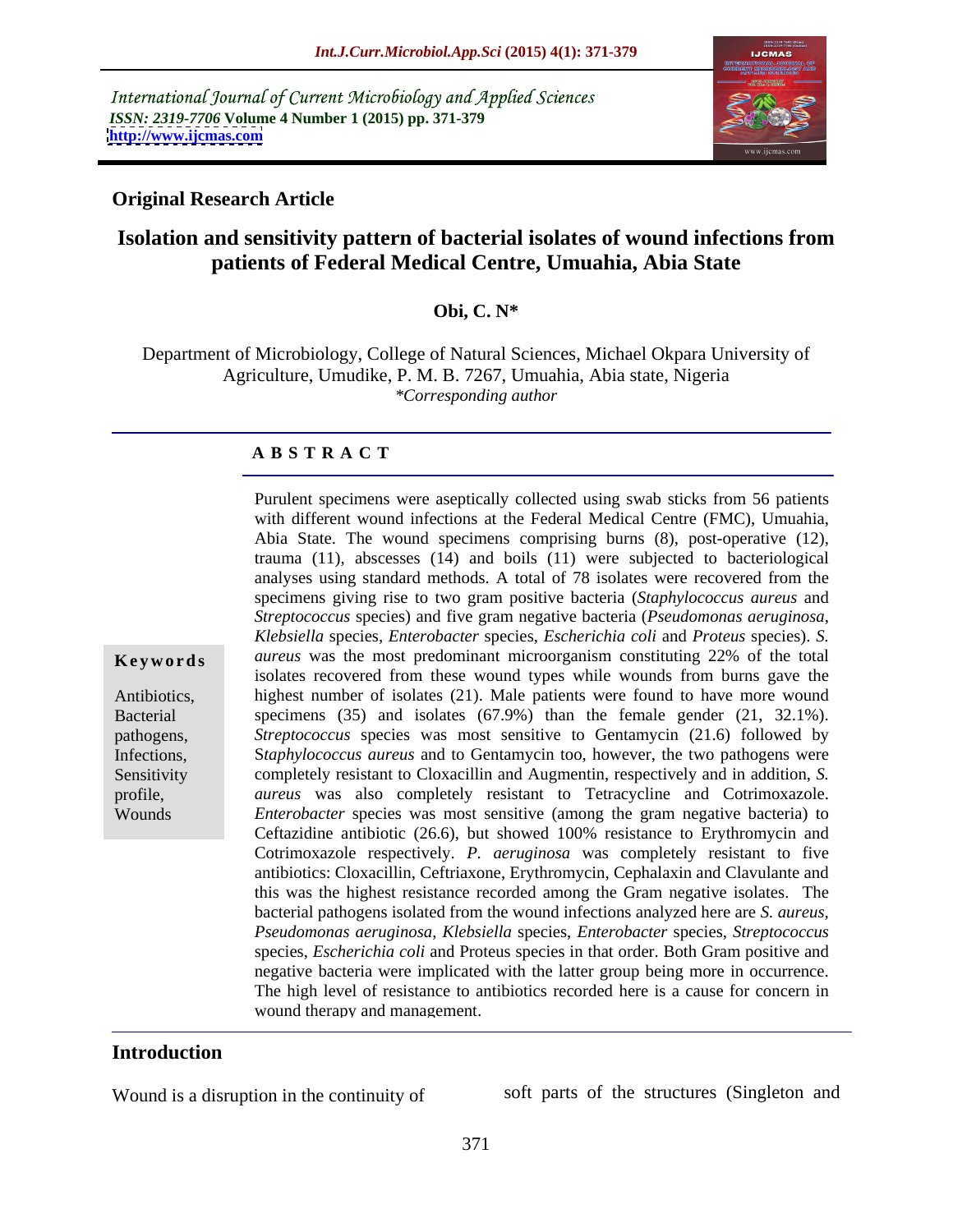Sainsbury, 1978; Torpy *et al.*, 2005), or a resource demanding (Akinjogunla *et al.*, breach in the skin and the exposure of 2009). The control of wound infections has subcutaneous tissues following loss of skin become more challenging due to widespread integrity which provides a moist, warm, and bacterial resistance to antibiotics and to a conducive environment that is conducive to microbial colonization and proliferation methicillin-resistant *S. aureus,* polymicrobic (Bowler *et al.,* 2001; Shittu *et al.,* 2002). Development of wound infection depends on the interplay of factors. The breaking of The knowledge of the causative agents of the host protection layer- the skin, and thus disturbing the protective functions of the helpful in the selection of empiric layer, will induce many cell types into antimicrobial therapy and on the infection wound to initiate host response (Collier, control measures in health institutions. 2003). Infection of the wound is the Wound infections can be caused by different successful invasion, and proliferation by one groups of microorganisms like bacteria, or more organisms anywhere within the fungi and protozoa (Bowler, 1998), but in body s sterile tissues, sometimes resulting in most cases, infection does not develop pus formation (Calvin, 1998). Wounds can be classified as accidental, pathological or post-operative. Whatever the nature of the A complex interplay between host, wound, infection is the attachment of microbial and other factors (e.g. surgical microorganisms to host cells and they factors in case of surgical wound) ultimately proliferate, colonize and become better determines the prevention or establishment placed to cause damage to the host tissues.

A wound can be considered infected if This research work carried out in 2013 was purulent material is observed without aimed at isolating and determining the confirmation of a positive culture. The antibiotic sensitivity pattern of pathogens numbers of contaminants may not persist but associated with wound infections of patients specifically grow and divide and may attending Federal Medical Centre (FMC), become established, causing wound colonization or infection. Infection in a wound delays healing and may cause wound breakdown, herniation of the wound and complete wound dehiscence (Alexander, Sample collection 1994; Bowler *et al.,* 2001). In spite of technological advances that have been made Wound samples were collected from the 56 in surgery and wound management, wound patients on different days at the infection have been regarded as the most microbiology laboratory of Federal Medical common nosocomial infection especially in Centre, Umuahia, Abia State. The wound patients undergoing surgery and are types are post-operative wound, burns, associated with increased morbidity and mortality (Dionigi *et al.*, 2001). It is an samples were transferred to the important cause of illness resulting in a microbiology laboratory of Michael Okpara prolongation of hospital stay; increased University of Agriculture, Umudike for trauma care, treatment costs, and general wound management practices become more

greater incidence of infections caused by flora and by fungi (Yah *et al.,* 2004).

wound infections has therefore proved to be because innate host defenses are quite efficient in the elimination of contaminants. A complex interplay between host, of a wound infection.

Umuahia, Abia State.

# **Materials and Methods**

## **Sample collection**

patients on different days at the trauma wound, abscesses and boils. All samples were transferred to the analysis.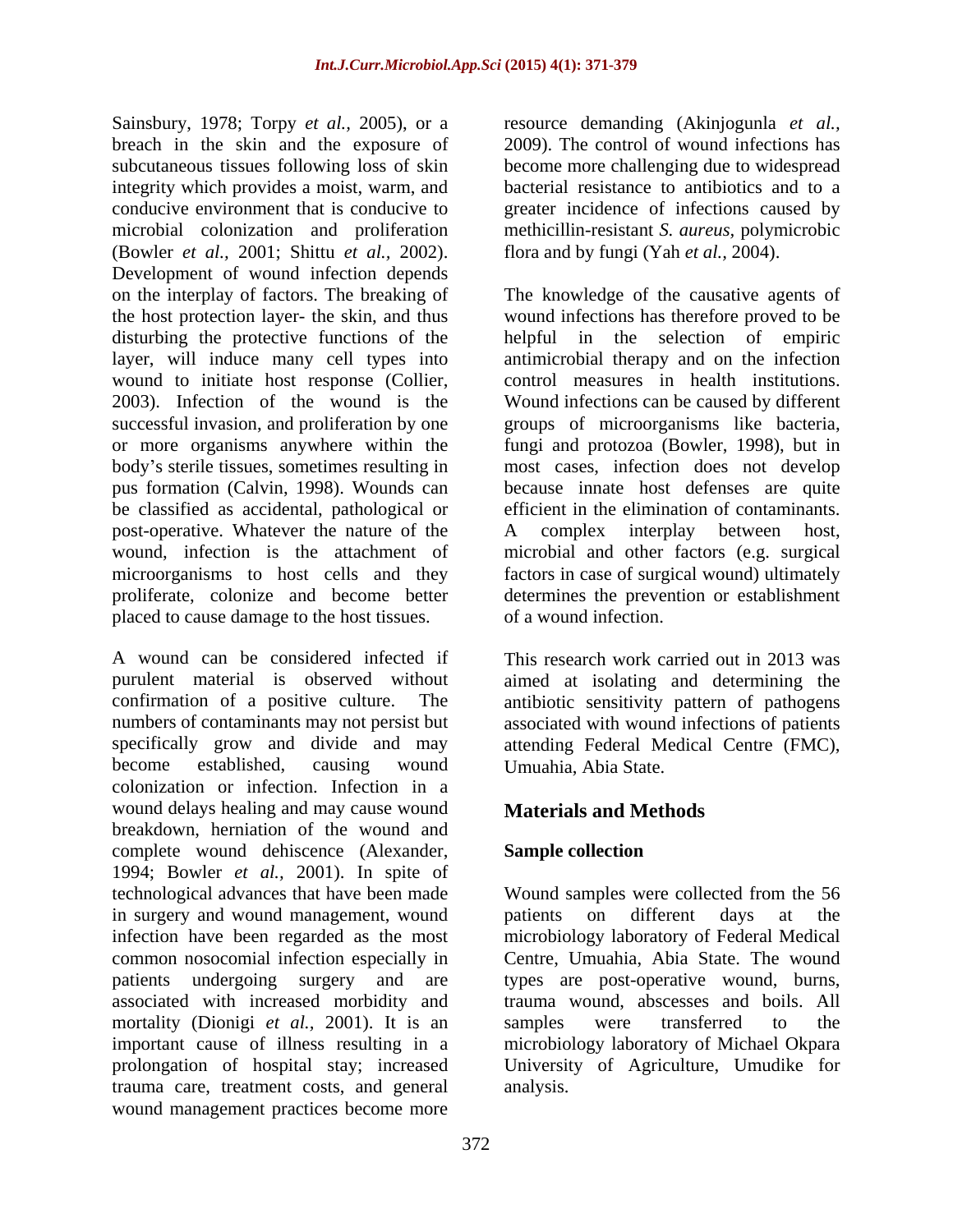The wound swabs were streaked unto study (for Gram positive and negative freshly prepared Nutrient agar (Antek, UK), bacteria respectively). A colony of the Blood agar (Antek, UK) and MacConkey agar (Fluka Biochemika, Germany) and prepared Mueller Hilton agar plate (Scharlau incubated at 37ºC for 24hours. After the Chemie, Spain) and the antibiotic disc was incubation, the bacterial colonies that grew impregnated into the plate using a sterilized on the media were picked and purified by sub culturing unto fresh nutrient agar, blood agar and MacConkey agar plates using inhibition zones were measured using a streak plate's technique. Isolates that grew caliper. The interpretation of the on the plates were transferred onto nutrient measurement as sensitive, intermediate and agar slants with proper labeling. These resistant was made according to the standard slants were stored in the refrigerator and zone size interpretative manual by were used for identification and Cheesbrough (2004). characterization (Cheesbrough, 2004, 2005).

### **Identification of bacterial isolates**

# **equivalent to Mcfarland 0.5** (Staphylococcus aureus, Streptococcus

One percent (1%) v/v solution of sulphuric (*Pseudomonas aeruginosa*, *Klebsiella* acid was prepared by adding 1ml of species, *Enterobacter* species, *Escherichia*  concentrated sulphuric acid to 99ml of *coli* and *Proteus* species). *S. aureus* was the water. 1% of barium chloride was also most predominant microorganism prepared by dissolving 0.5g of dehydrated barium chloride in 50ml of distilled water. recovered from these wound types. There 0.6ml of Barium chloride solution was were variations in the occurrences and added to 99.4ml of the sulphuric acid solution and mixed properly. The solution

**Isolates recovery** were used. A total of 8 antibiotics (Abtek Bilogicals Limited, UK) were used for the isolates was streaked on the entire surface of forceps. Zones of inhibition after incubation were observed and the diameters of caliper. The interpretation of the zone size interpretative manual by Cheesbrough (2004).

# **Results and Discussion**

The isolates were subjected to further (58.9%) were recovered from wound types identification and characterization based on that required incision and drainage (I.D) to Standard Microbiological Methods by remove the exudates and clean the Monica Cheesbrough (2004, 2005). underlying tissue (incised boils, abscesses **Preparation** of turbidity standard were found to be two gram positive bacteria From the results, a total of 46 isolates and post-operative wounds). These isolates (*Staphylococcus aureus, Streptococcus* species) and five gram negative bacteria (*Pseudomonas aeruginosa, Klebsiella* most predominant microorganism constituting 22% of the total isolates distributions of bacterial isolates.

was preserved in the fridge. Wounds from burns gave the highest Antibiotics sensitivity test **the least number** of clinical specimens In vitro susceptibility of the organisms to the isolates may be associated with wide range antibiotics was determined using Bauer of the skin affected by the burns which disk-diffusion technique (Bauer *et al.,* offered larger surface area of contamination 1996). Commercially antibiotics discs from the hosts' skin flora and from the containing the different concentrations (µg) outside environment. Most wound infections number of isolates (21) but incidentally had collected (8) (Table 1). This high number of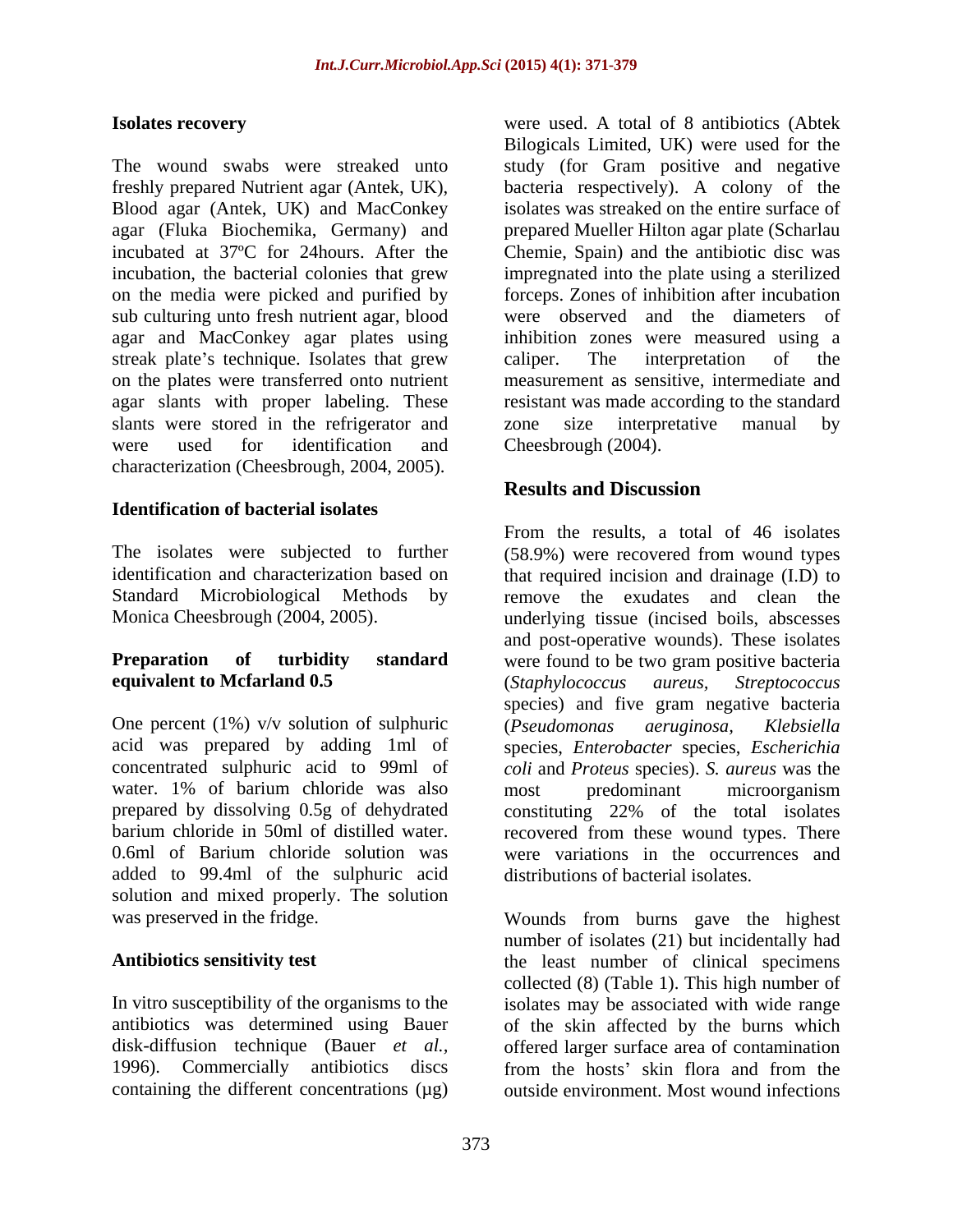are contaminated by the patients' own endogenous flora, which are present on the of tissue (or in the case of burned sites, organisms per  $cm<sup>2</sup>$  of wound) (Krizek and microorganism may belong to aerobic as well as anaerobic group *P. aeruginosa* had

on fingers and motorcycle accidents. and the situation to which injury or trauma those already in poor health and occur as well as the location of the injury may be predictive of the number and types microorganisms may be derived either from Gentamycin (21.6mm) followed by soil in soil-contaminated injury), or the

Male patients were found to have more This might be due to the risk taking nature of the males both as youths and adults physical activities thus getting more exposed to the various agents of wounds and their

infections than their female counterparts.

skin, mucous membrane, or hollow viscera. *S. aureus* was the commonest pathogen The traditional microbial concentration isolated from the specimens analyzed quoted as being highly associated with (28.2%; Table 3), followed by *P. aeruginosa*  surgical site infections (SSI) is that of (17.9%) while *Proteus* species was the bacterial counts higher than 10,000 per gram lowest (7.7%). *S. aureus* is both a human <sup>2</sup> of wound) (Krizek and clinically important infections including Robson, 1975). However, different microbes boils, styes, pustules, impetigo, infections of can exist in polymicrobial communities wounds (cross infections), osteomyelitis, especially in the margins of wounds and in (Lowy, 1998; Cheesbrough, 2005). This chronic wounds. The infecting would explain its widest spread presence highest occurrence level (9%; from burn occupied by *P. aeruginosa* (17.9%) in the wounds) and in all the wound specimens occurrence can be explained on the ground compared with other isolates (Table 1). that it is a free living bacterium and can be The least number of isolates was recovered (Mckane and Kandel, 1996), water, soil and from trauma wounds are 11. The wounding sewage and is frequently found in moist agents range from nail pricks to door slams environments in hospitals (sinks, cleaning Trauma is often associated with the this, many infections with *P. aeruginosa* are development of local or systemic infection opportunistic hospital-acquired, affecting skin commensal and a frequent cause of more than all the isolates in all the wound specimens collected. The second position found in the bowels of 5% healthy persons buckets, drains, humidifiers etc). Because of those already in poor health and immunosuppressed.

of pathogens found in the wound. Infecting *Streptococcus* species was most sensitive to an exogenous source (i.e. water-borne from S*taphylococcus aureus* and to Gentamycin water-related injury or microorganisms from too (21mm; Table 4) and this is implies that endogenous microflora of the patient (File, to the two pathogens in therapy. However, 1995). the two pathogens were completely resistant wound specimens (35) and isolates (67.9%) completely resistant to Tetracycline and than the female gender (21, 32.1%: Table 2). Cotrimoxazole. The control of wound especially in functioning as the antibiotics and to a greater incidence of breadwinners of the families. The males infections caused by methicillin-resistant could be more adventurous and endearing in *Staphylococcus aureus,* polymicrobic flora Gentamycin (21.6mm) followed by the two antibiotic would offer good options to Cloxacillin and Augmentin, respectively, and in addition, *S. aureus* was also infections has become more challenging due widespread bacterial resistance and by fungi (Yah *et al.,* 2004).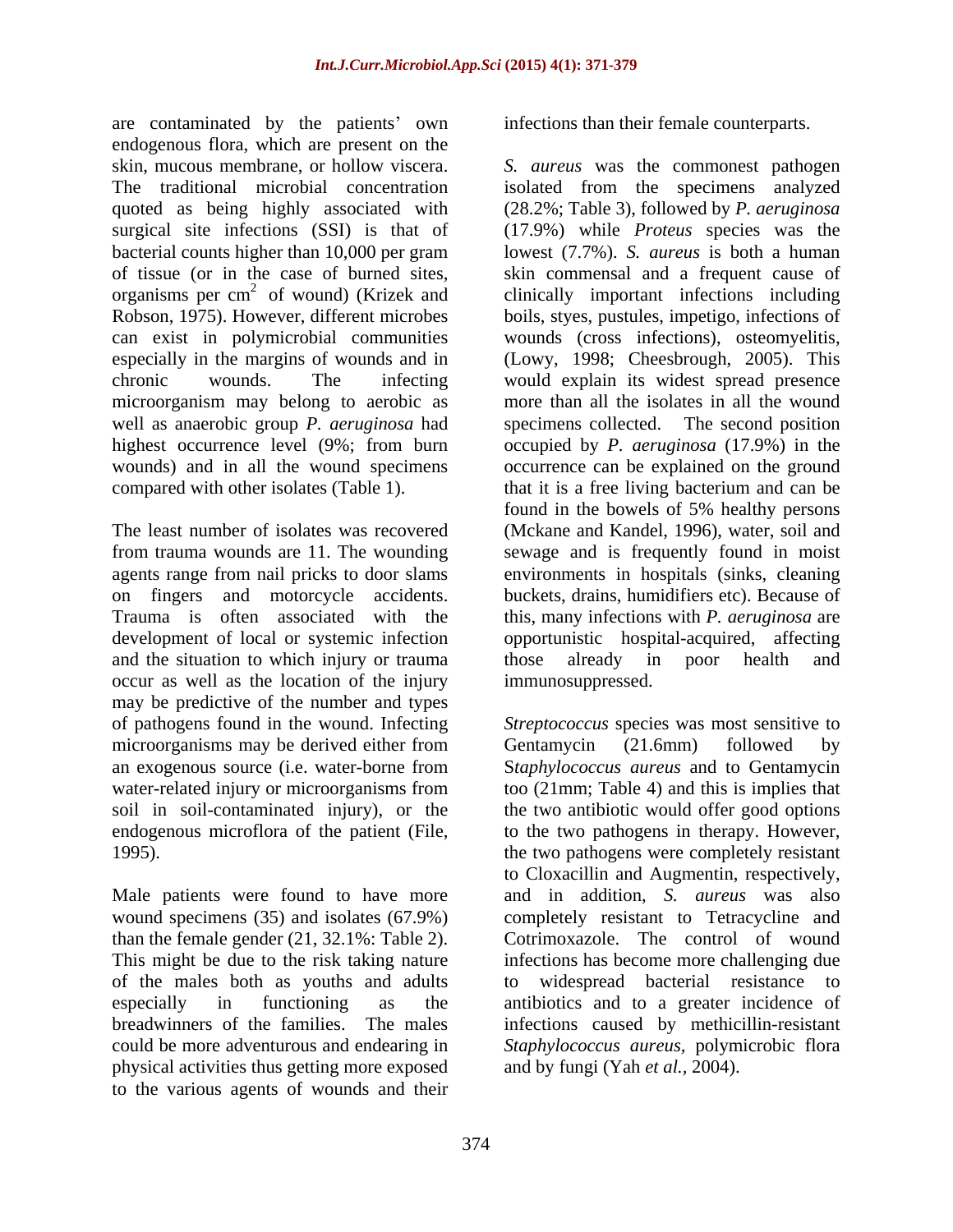The sensitivity profile of the gram negative contamination of other patients. bacteria showed that *Enterobacter* species was most sensitive to Ceftazidine antibiotic remains an on-going problem. The main (26.6mm; Table 5). Although this pathogen culprits of wound infections are *S. aureus,* showed 100% resistance to Erythromycin and Pseudomonas aeruginosa, Klebsiella Cotrimoxazole respectively, *P. aeruginosa* species, *Enterobacter* species, *Streptococcus*  was completely resistant to five antibiotics: species, *Escherichia coli* and Proteus species Cloxacillin, Ceftriaxone, Erythromycin, in that order. Both Gram positive and Cephalaxin and Clavulante and this was the negative bacteria were implicated in wound highest resistance recorded among the Gram contamination with the latter group being negative isolates. Numerous reports have more in number. The high level of resistance demonstrated that hospital environment to antibiotics seeing here is a cause for surfaces are sources of antibiotic-resistant bacteria such as *Pseudomonas aeruginosa, Enterobacter* spp., *Klebsiella* spp. (Gang *et al.,* 1999).The microbiological analysis reveals that *S. aureus* is the leading etiologic agent of wound infections, followed by necessary to prevent cross-transmission of *Pseudomonas* species. This is similar to reports in Nigeria (Emele *et al.,* 1999), India prevent cross-transmission in hospital and (Basak *et al.,* 1992), Thailand (Tranet *et al.,* the use of broad spectrum antibiotics are 1998) and Japan (Mashita *et al.,* 2000). This responsible for increased drug resistance, was however in contrast to the findings of Stainer *et al.* (2003) which showed that wounds. In addition, other contributing *Pseudomonas* was the commonest pathogen factors are long periods of hospitalization, isolated. *Pseudomonas aeruginosa* in this procedures for hospital infection control, study was resistant to third generation and the number of patients. Therefore, it is cephalosporins (ceftazidime) (Table 5). A necessary to implement a comprehensive primary cause of drug resistance in gram- education campaign for all health workers negative bacteria is their ability to generate and establish more effective infection  $extended-spectrum$   $\beta$ -lactamase, that can control practices and policies in wound inactivate penicillin and cephalosporins, units. Results reported in recent studies have which are necessary in treatment of infections. determined that being exposed to heavy Nowadays, *P. aeruginosa* other gram-negative bacteria (*Enterobacter, Klebsiella*) are population that is in frequent contact with responsible for nosocomial infections in health care staff, and the attendant risk of wounds (Trilla, 1994). Colonized patients and staff are a major source of cross-

contamination of other patients. In conclusion, contracting wound infection *Pseudomonas aeruginosa*, *Klebsiella* concern in wound therapy and management.

## **Recommendation**

Recognition of infectious infection. Other factors such as failure to bacterial colonization and some infections in antibiotic use, high-destiny patient cross-infection are important factors in the issue of antibiotic resistance.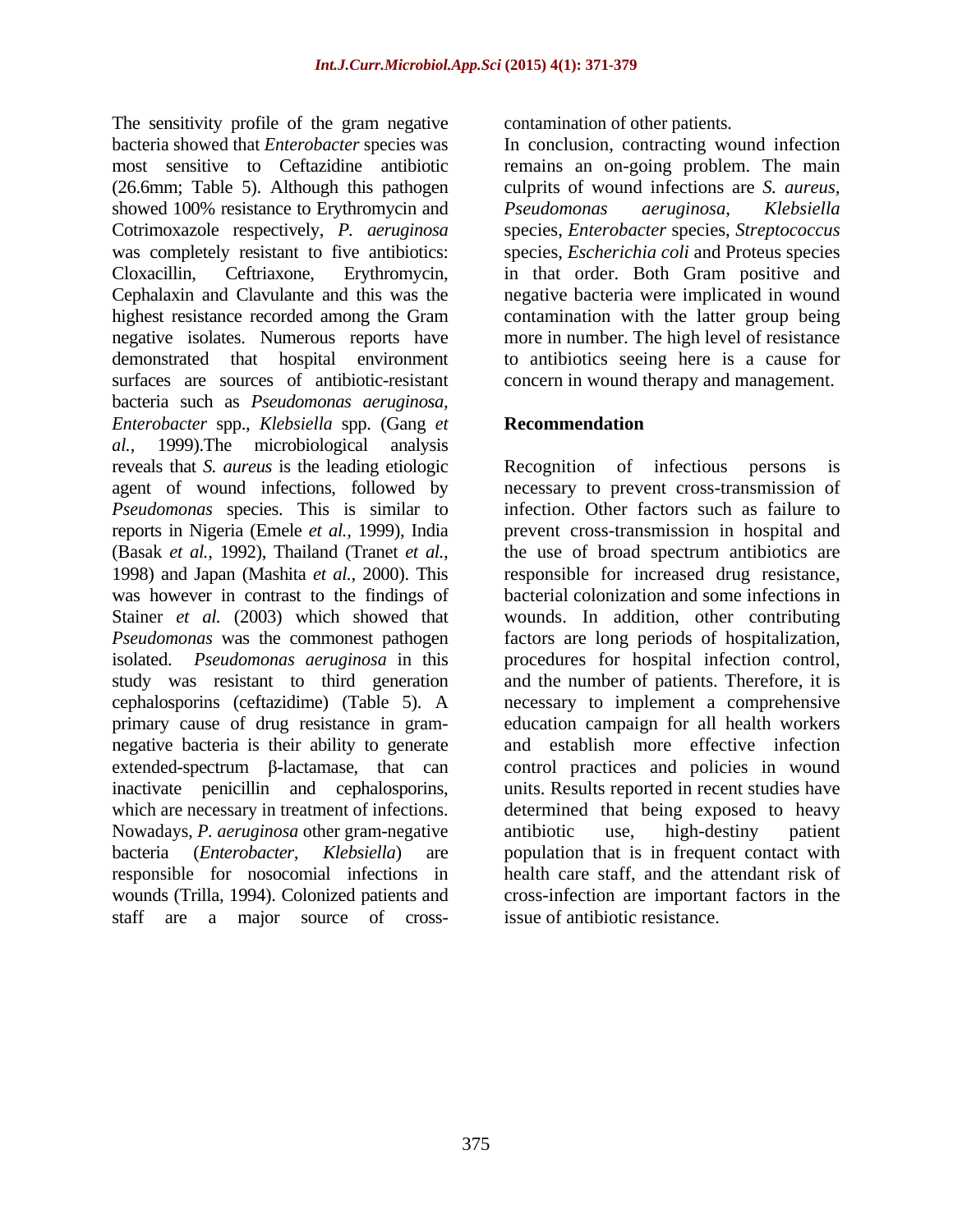| Wound type               | No of<br>samples<br>(%) | $\sim$ |  |  | $\infty$<br>ञ | Total no<br>of isolates                                   |
|--------------------------|-------------------------|--------|--|--|---------------|-----------------------------------------------------------|
|                          | 12(21.40)               |        |  |  |               | 19                                                        |
| Post-operatives<br>Burns | 8 (14.30)               |        |  |  |               |                                                           |
| Trauma                   | 11(19.60)               |        |  |  |               | $\begin{array}{c} \textbf{21} \\ \textbf{11} \end{array}$ |
| Abscesses                | 14(25.00)               |        |  |  |               | 13                                                        |
| <b>Boils</b>             | 11(19.60)               |        |  |  |               |                                                           |
| <b>Total</b>             | 56(100)                 | 22     |  |  |               | 78                                                        |

Table.1 Occurrence and distribution of bacterial isolates in wounds (%)

Table.2 Occurrence of bacterial isolates in relation to sex

| <b>Sex</b>   | No of   | No of    | % of isolates |
|--------------|---------|----------|---------------|
|              | samples | isolates |               |
| Males        | --      |          |               |
|              |         | $\sim$   | 67.90         |
| Females      |         |          | 32.10         |
| <b>Total</b> |         |          | 100.00        |

**Table.3** Percentage occurrence of bacterial isolates in wounds

| <b>Isolates</b>        | <b>Total no</b> | % of isolates |
|------------------------|-----------------|---------------|
|                        | isolated        |               |
|                        |                 |               |
| Staphylococcus aureus  | ∠∠              | 28.2          |
| Pseudomonas aeruginosa |                 | 17.9          |
| Streptococcus species  |                 | 10.3          |
| Klebsiella species     |                 | 14.1          |
| Enterobacter species   |                 | 11.5          |
| Escherichia coli       |                 | 10.3          |
| Proteus species        |                 | 7.7           |
|                        |                 |               |
| <b>Total</b>           | 78              | <b>100</b>    |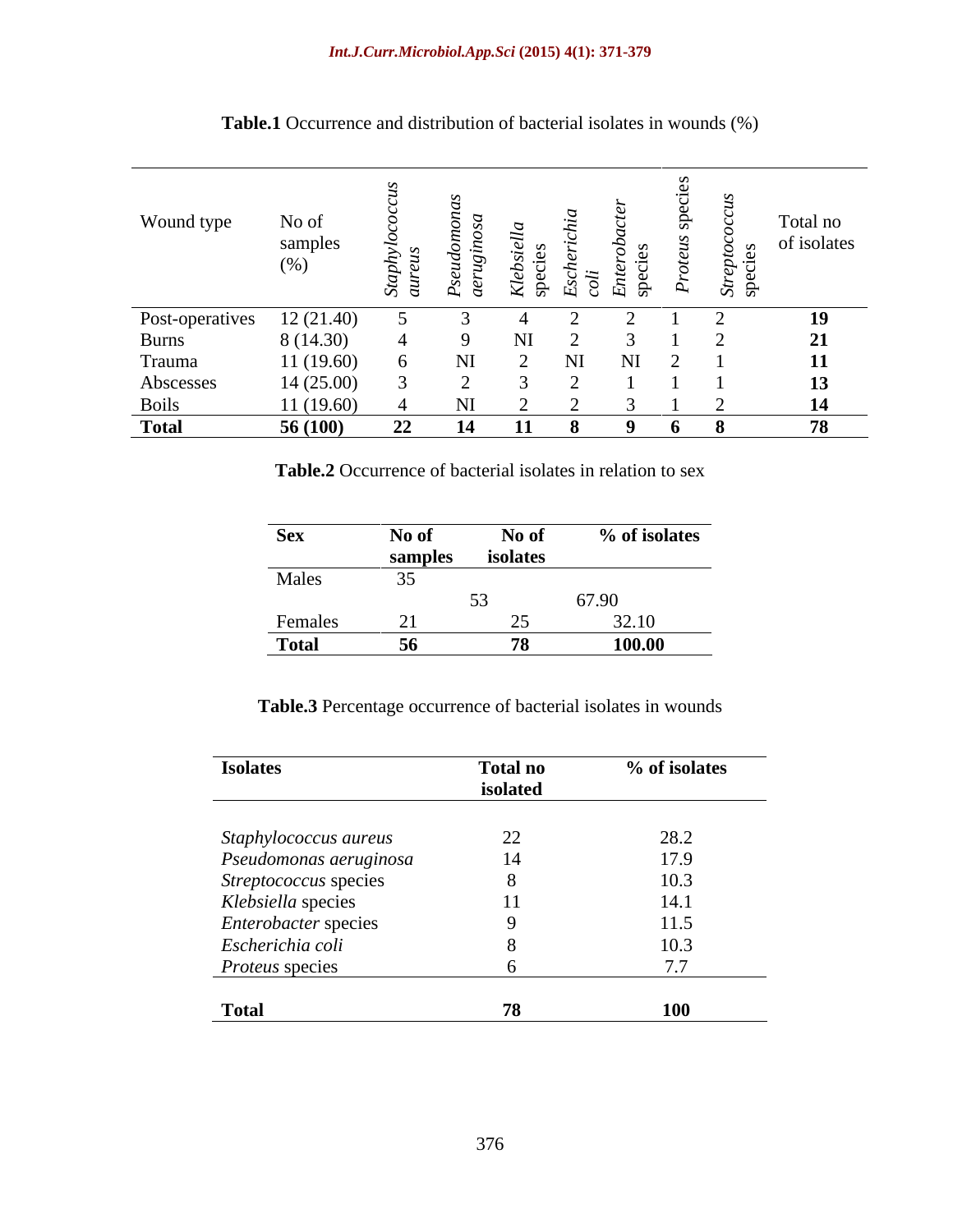| Table.4 Antibiotic sensitivity pattern of Gram positive bacterial isolates (mm) |                                                        |                  |                   |                        |      |                        |  |
|---------------------------------------------------------------------------------|--------------------------------------------------------|------------------|-------------------|------------------------|------|------------------------|--|
| Isolates                                                                        | $\check{ }$                                            |                  | $\smile$          |                        |      |                        |  |
| Staphylococcus aureus R                                                         |                                                        | 18.3 21          |                   | 20.6                   | 18   |                        |  |
| Streptococcus species                                                           |                                                        |                  | 18.4 21.6 20 20.3 |                        | 17.5 |                        |  |
| <b>KEY:</b> $R =$ <b>Resistant;</b> $I =$ <b>Intermediate</b>                   |                                                        |                  |                   |                        |      |                        |  |
| <b>Interpretative Refrence Range</b>                                            |                                                        |                  |                   |                        |      |                        |  |
|                                                                                 |                                                        |                  |                   |                        |      |                        |  |
| <b>CODE</b>                                                                     |                                                        | <b>SENSITIVE</b> |                   | <b>INTERMEDIATE</b>    |      | <b>RESISTANT</b>       |  |
| Cloxacillin                                                                     | $\geq$ 18                                              |                  |                   | $11 - 15$              |      | $\leq 10$              |  |
| Streptomycin<br>Gentamycin                                                      | $\geq$ 17<br>$\geq$ 15                                 |                  |                   | $12 - 16$<br>$13 - 14$ |      | $\leq 11$<br>$\leq$ 12 |  |
| Tetracycline                                                                    | $\geq$ 19                                              |                  |                   | $12 - 18$              |      | $\leq$ 11              |  |
|                                                                                 | $\geq$ 23                                              |                  |                   | $14 - 22$              |      | < 1.3                  |  |
| Erythromycin<br>Chloromphenicol                                                 | $\geq$ 14                                              |                  |                   | $10 - 13$              |      |                        |  |
| Cotrimoxazole                                                                   | $\begin{array}{l}\n \geq 22 \\  \geq 15\n \end{array}$ |                  |                   | $14 - 21$              |      |                        |  |
| <b>Augmentin</b>                                                                |                                                        |                  |                   | $13 - 14$              |      | $\leq$ 13              |  |
| Table.5 Antibiotic sensitivity pattern of Gram-negative isolates (mm)           |                                                        |                  |                   |                        |      |                        |  |
|                                                                                 | $\hat{a}$                                              |                  |                   | $\bullet$              |      |                        |  |

### **Interpretative Refrence Range**

| <b>CODE</b>     | <b>SENSITIVE</b> | <b>INTERMEDIATE</b>          | <b>RESISTANT</b> |
|-----------------|------------------|------------------------------|------------------|
| Cloxacillin     |                  |                              |                  |
| Streptomycin    |                  | $\overline{10}$<br>$12 - 10$ |                  |
| Gentamycin      |                  | $13 - 14$                    |                  |
| Tetracycline    |                  | $12 - 18$                    |                  |
| Erythromycin    |                  | $14 - 22$                    |                  |
| Chloromphenicol | .                | $10-17$                      |                  |
| Cotrimoxazo.    | ىت               |                              |                  |
| Augmentin       |                  | $\sim$                       |                  |

## **Table.5** Antibiotic sensitivity pattern of Gram-negative isolates (mm)

| <b>CODE</b>                 | <b>SENSITIVE</b> | <b>INTERMEDIATE</b> | <b>RESISTANT</b> |
|-----------------------------|------------------|---------------------|------------------|
| Ceftazidime                 | $\geq$ 18        | $11 - 15$           | $\leq 10$        |
|                             | $\sim$ 0.0       | $14 - 22$           |                  |
| Erythromycin<br>Ceftriaxone |                  | $15 - 22$           |                  |
| Cephalaxin                  | $\geq$ 22        | $14 - 21$           |                  |
| Cotrimoxazole               | $\geq$ 17        | $15 - 16$<br>$ -$   |                  |
| Clavulanate                 |                  | $16 - 20$           |                  |
|                             | $\geq$ 14        | $10 - 13$           |                  |
| Cloxacillin<br>Gentamycin   |                  | $13 - 14$           |                  |
|                             |                  |                     |                  |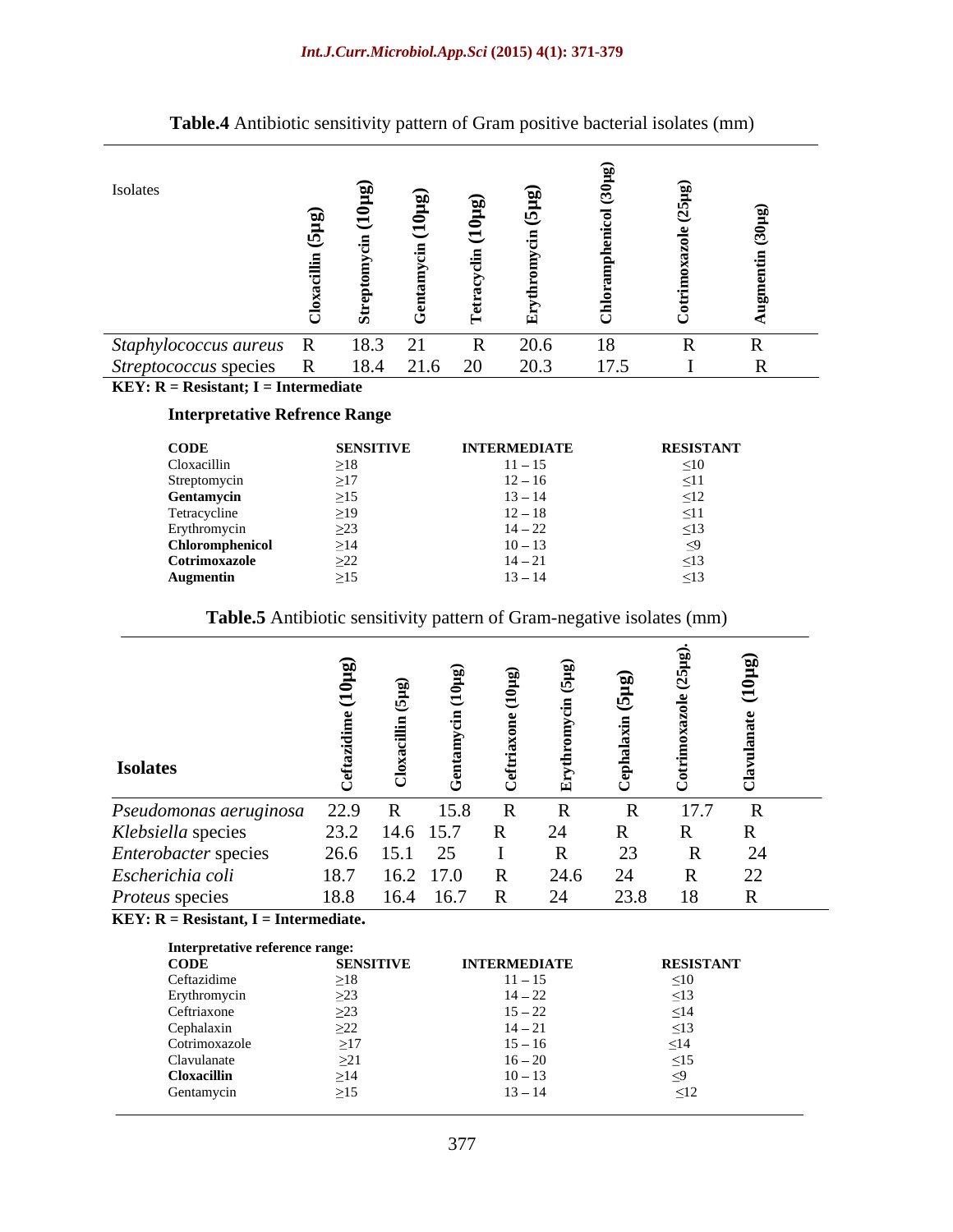- Chukwuemeka, I.C., Udokang, I.P 2009. Bacteriology of automobile accident wounds infection. *Int. J.* Nige<br>*Med Sci*, 1:23, 27, 100. *Med. Sci.,* 1: 23–27. 100.
- Alexander, M.F. 1994. Wound Infection. In: Nursing practice, hospital and soft-tissue home The adult Margaret F 169: 27–33 home, The adult. Margaret F. Alexander, Josephine N. Fawcett, Phyllis J. Runciman (Eds). Churchill
- Basak, S., Dutta, S.K., Gupta, S., Ganguly, speticaen<br>A.C. De R. 1992. Bacteriology of 611–616 A.C., De, R. 1992. Bacteriology of foll–616<br>wound infections Evaluation by Krizek, T.J., Robson, M.C. 1975. wound infections. Evaluation by surface swab and quantitative full thickness of wound biopsy culture. in wound man<br>*I Indian Med Assoc* 90: 33–34 130: 579–584 *J. Indian Med. Assoc., 90: 33-34.*
- Bauer, A.W., Kirby, W.M., Sherris, J.C., susceptibility testing by a standard
- 
- D.G. 2001. Wound microbiology references to and associated approaches to wound management. *Clin. Microbiol. Rev.,* 14: 244–269. 565.
- 
- Cheesbrough, M, 2004. District laboratory practice in tropical countries (2)*.* Cambridge, University Press, United
- Cheesbrough, M, 2005. District laboratory practice in tropical countries (2). Ile–Ife, Nigeria<br>Cambridge University Press United Res., 5:97–110. Cambridge, University Press, United
- Collier, M. 2003. Understanding wound inflammation. *Nursing Times*, 99: Churchhill<br>63–64 Pp. 26–30.  $63-64.$  Pp. 26-30.
- 

**References** Risk factors of surgery. J. *Chemother.,* 13: 6–11.

- Akinjogunla, O.J., Mboto, C.L., Emele, F.E., Izomoh, M.I., Alufohai, E. 1999. Microorganisms associated with wound infections in Ekpoma, Nigeria*. West Afr. J. Med.* 18(2): 97 100.
	- File, T.M. 1995. Treatment of skin and soft-tissue infections. Am. J. Surg., 169: 27 33
	- Livingstone, New York. 703 Pp. Gang, R.K., Bang, R.L., Sanyal, S.C., Mokaddas, E., Lari, A.R 1999. *Pseudomonas aeruginosa* speticaemia in burns. *Burns,* 25: 611-616
		- Krizek, T.J., Robson, M.C. 1975. Evolution of qualitative bacteriology in wound management. *Am. J. Surg.,* 130: 579 584
	- Jurck, M. 1966. Antibiotic *Staphylococcus aureus* infections Lowy, F.D 1998. Medical progress: *Eng. J. Med.,* 339: 520 532.
- single disc method. *Am. J. Clin.* Mashita, K., Shinagawa, N., Sato, T., Pathol 451:493–496 <br>Hirata, K., Katsuramaki, T., *Pathol.,* 451: 493 496 Bowler, P.G. 1998. The anaerobic and Mukaiya, M., Yura, J. 2000.<br>aerobic microbiology of wounds: A Bacteria isolated from surgical aerobic microbiology of wounds: A review. *Wounds*, 10: 170–178 infections and their susceptibilities Bowler, P.G., Duerden, B.I., Armstrong, to antimicrobial agents. Special<br>D.G. 2001 Wound microbiology references to bacteria isolated References<br>
References<br>
Aktiopagnia. O.J., Moto. C.L.. Enclic, Ed, Econob, M., Autoba, E.<br>
Actiopagnia. C., Horston, C. Horston, M., Autoba, E.<br>
2003. Distremented and intervals factors of surgery. Although its control in Mashita, K., Shinagawa, N., Sato, T., Hirata, K., Katsuramaki, T., Mukaiya, M., Yura, J. Bacteria isolated from surgical to antimicrobial agents. Special references to bacteria isolated between April 1997 and March 1998. *Japan. J. Microbiol.,* 53: 533 565.
- Calvin, M. 1998. Cutaneous wound repair. Mckane, L., Kandel, J. 1996.<br>Wounds 10: 12-32 Microbiology essential and *Wounds*, 10: 12–32. Microbiology essential and Mckane, L., Kandel, J. 1996. Microbiology essential and applications,  $2<sup>nd</sup>$  edn. McGram $n d$   $\alpha$   $M_0 G$ rom edn. McGram Hills, Inc, USA. 689 Pp.
	- Kingdom, Pp. 157–79. E.R. 2002. A study of wound Shittu, A.O., Kolawole, D.O., Oyedepo, E.R. 2002. A study of wound infections in two health institutions Ile Ife, *Nigeria. Afr. J. BioMed. Res.*, 5: 97–110.
	- Kingdom. Pp.159–162. Singleton, P., Sainsbury, D. 1978. Dictionary of medical microbiology. Churchhill Livingstone, Edinburgh,  $Pp. 26 - 30.$ 
		- Stainer, N.P., Goyal, R., Manchanda, V.